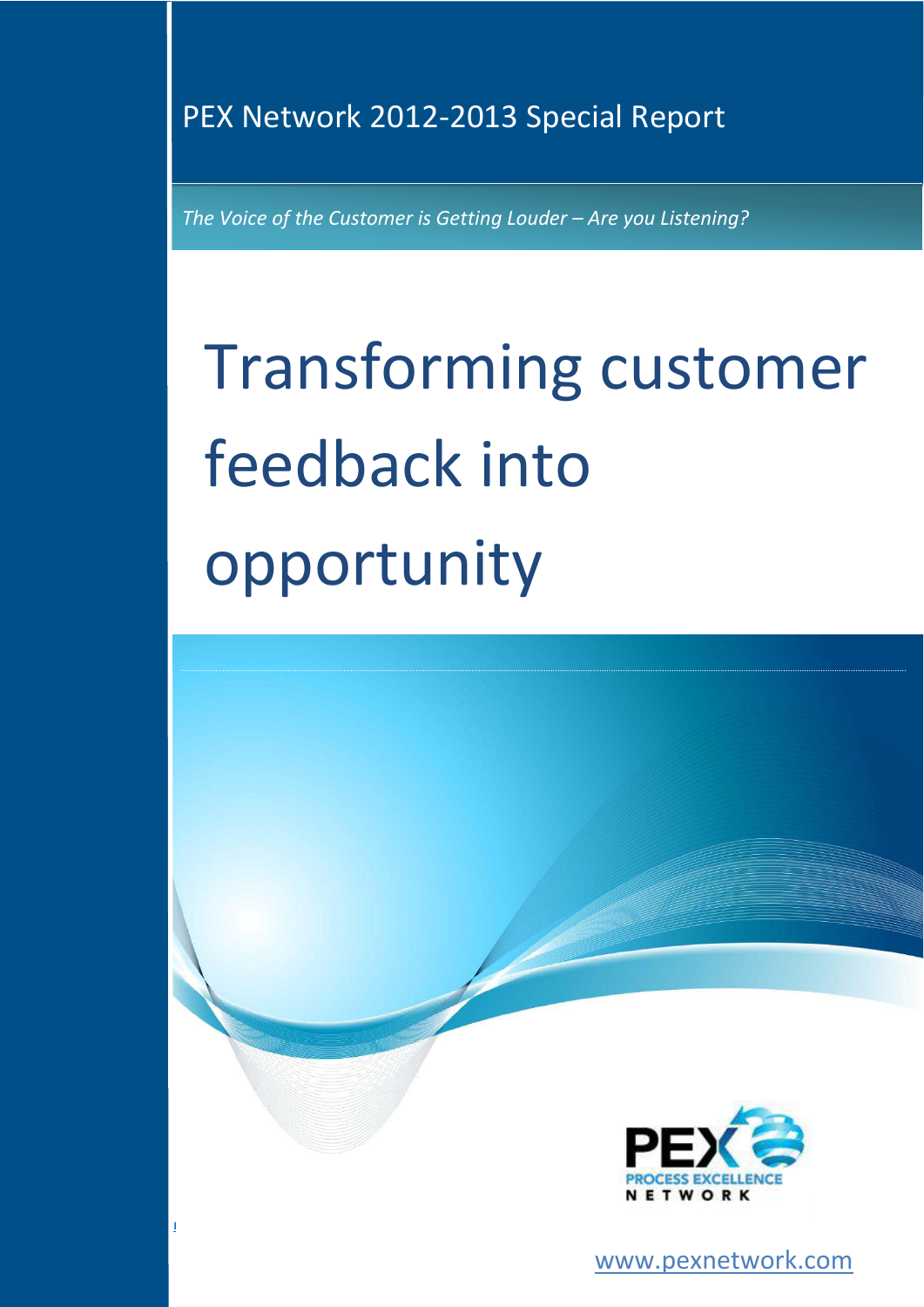# FOREWORD: NEW RULES FOR INNOVATION IN A CUSTOMER-CENTRIC **WORLD**

BY JIM CARROLL



*Jim Carroll is one of the world's leading international futurists, with a client list that ranges from the Professional Retail Store Maintenance Association to Rockwell Collins, Yum! Brands to International Dairy Deli Baker Association and the Walt Disney Corporation. He will be keynoting a[t PEX Week Orlando,](http://www.pexweek.com/) where the results of this report will be discussed in further detail.* 

For several years, as a speaker at dozens of conferences, leadership events and corporate meetings, I've had the opportunity of observing what some of the largest organizations have been thinking about as they renew their innovation efforts. To many, innovation implies new product development. But in the high velocity economy in which we find ourselves today, innovation has become something much more.

**Organizations** are discovering that by reframing the concept of innovation, they can move forward with new ideas that permit them to run their business better, grow their business and transform the business. In this way,

World class innovators possess a relentless focus on growth; continually transition their revenue source; and solve customers' problems - before the customer even knows it's a problem. They focus on upside down innovation by sourcing innovation ideas through their customers. They concentrate on ingesting fast ideas based on customer feedback; check their speed and focus on corporate agility; and focus on long term wins



#### *Companies need to listen to and engage with customers as never before*

through constant incremental improvements. They know that skills partnerships are a key success factor and innovate with corporate structure, collaboration and realignment of internal resources to meet fast paced industry

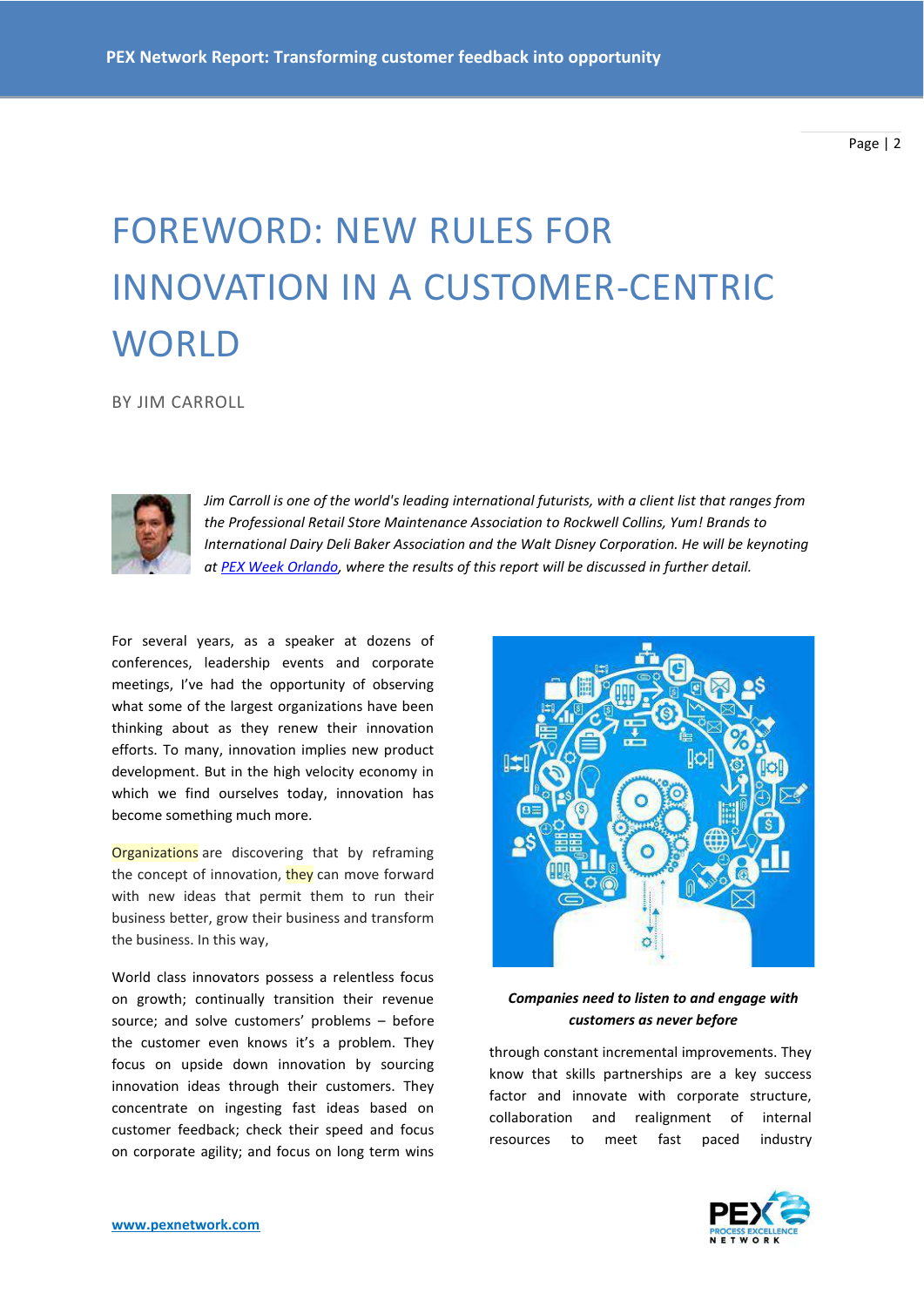"Innovation moves from more than just new product or service development, to process, structure, capability and speed."

trends. They experiment with new business models and with new methods of interacting with customers in the era of social networks. To world class innovators, it's all about the relentless exploration of new concepts which line up to the fast paced trends which surround them.

And most importantly, world class innovators aren't afraid to back away from big ideas: they know that now is the time to made bold decisions, an d take decisive advantage to forge aggressive new paths against their competitors.

The fact is, we now live in a time in which we have to build new relationships with customers, because everything about the customer relationship has changed. Customers today can instantly go public on social networks with feedback and commentary on interactions with a company - and it's not always complimentary. They can instantly price compare through their mobile phones, rendering almost obsolete the concept of customer loyalty. They've got the ability to band together in new and unique ways and 'swarm shop' through last minute deal services, which can cut into profit margins in a substantial way. And they can even render a brand new product instantly obsolete if it doesn't match their expectations -- as witnessed with tablets from both Blackberry and HP.

Organizations are discovering that by reframing the concept of innovation and their relationships with their customers, they can move forward with new ideas that permit them to run their business better and enable growth and transformation. In this way, innovation moves from just new product or service development, to process, structure, capability and speed.

Here are a few examples of what implications this has for how you do business. You must:

#### **Be open**

Solicit feedback – get the customers on side. In any new customer oriented initiative, be prepared for things to go wrong -- and for the fact that your customer could be very vocal about that! Don't just rollout the new system and hope for the best. Know that there will be problems, bugs, and things that will go wrong. Start out on the right foot with the customers by admitting this, and seeking their input, guidance. The new business world is all a Beta  $-$  Google gets this, and you should get this too.

#### **Fix things fast**

When things go wrong with a customer relationship fix them fast. Have a communications plan. Be prepared to reassure the customer quickly. In this new era of hyper-information feedback, don't let the customer sit and stew for a moment — proactive information and proactive action is the only weapon you have, and you have to use it.

#### **Adopt customer-niceness as a core virtue during any pain period…**

There are rules and fees and structure that can exist in any customer relationship. But make everyone aware on the team that there are likely some things that are going to have to be waived during the rollout. The core virtue is, "we're going to be nice to the customer, because we know it is not the customer's fault that things have gone wrong."

#### **Admit that mistakes will happen**

It's ok. It's the 21st century. Bad things go wrong all the time. Accept that, and use that as a goforward strategy. "Things will go wrong and we will work to fix them fast" is a better strategy than

Page | 3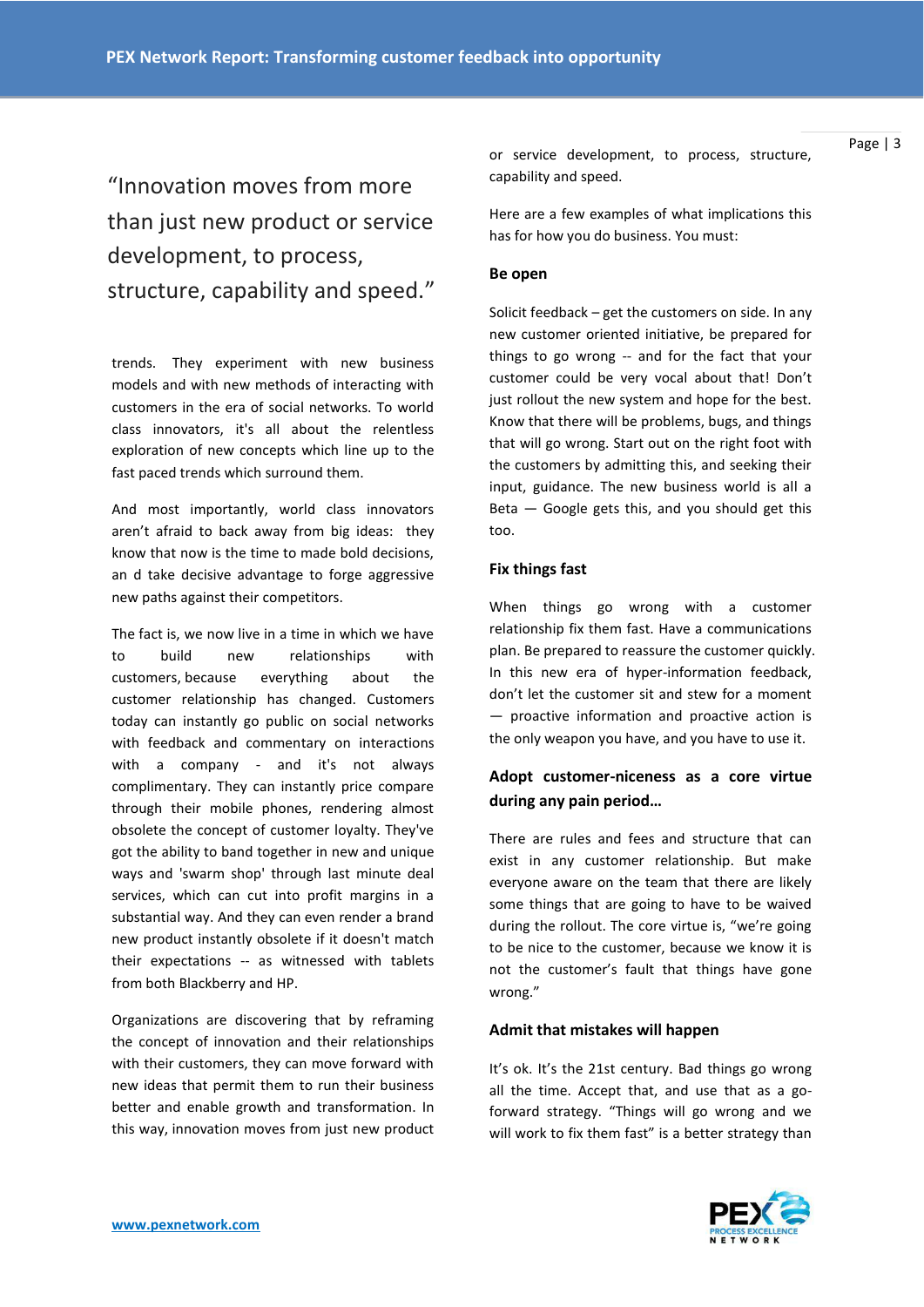"we plan on rolling it out and holding our breath that things don't get messed up."

#### **Don't hide from the customers**

Customers today can turn on you in an instant. Rumors, stories, misinformation can abound. The customer has a lot of information, and might not always be reading it right  $-$  but they can certainly make it go wrong in a hurry. A clear, and open, and honest, reactive strategy with the customer is in your best interest. More communication is the best rule.

#### **Turn customers into fixers**

Customers expect operational excellence, but if they don't get it off the bat, they are prepared to help fix it. The complexity of a new customer software system can undergo all kinds of testing internally, but some things will never show up until it goes live. That's why you want to recruit the customer as a problem solver. Turn it from a "bad rollout of new software" into something different, by letting the customer know that you want them to help stress test the system and find the things that aren't working quite right.

#### **Get everyone inside on the same page**

Let everyone throughout the organization know that something new is going to be happening that

could cause customer stress. Get them to understand that the new JOB #1 is Customer-Destressification.

#### **Have an escalation plan**

As things go wrong, be prepared to pump them up the chain in a hurry. Have a team ready to analyze what the customers are saying, do triage on the big ones, and work them quickly.

#### **Empower people with niceness**

Customer-centricity and the instant-age demands that the customer be made happy  $-$  quickly. Give staff who have not previously had the authority, the authority to do things to the customer that are nice. That will help to ease the early part of the "pain process."

#### **Learn from the experience**

Learn from this your mistakes to figure out how to do it better the next time.

In today's hyper-competitive environment, your customer relationship can be fleeting at best. They often know more about your market than your staff do. Act accordingly, or you look like a fool – and lose customer loyalty in the process.

*Get more ideas from Jim Carroll at PEX Week Orlando. To find out more about the event or to sign up please go t[o www.pexweek.com.](http://www.pexweek.com/)*